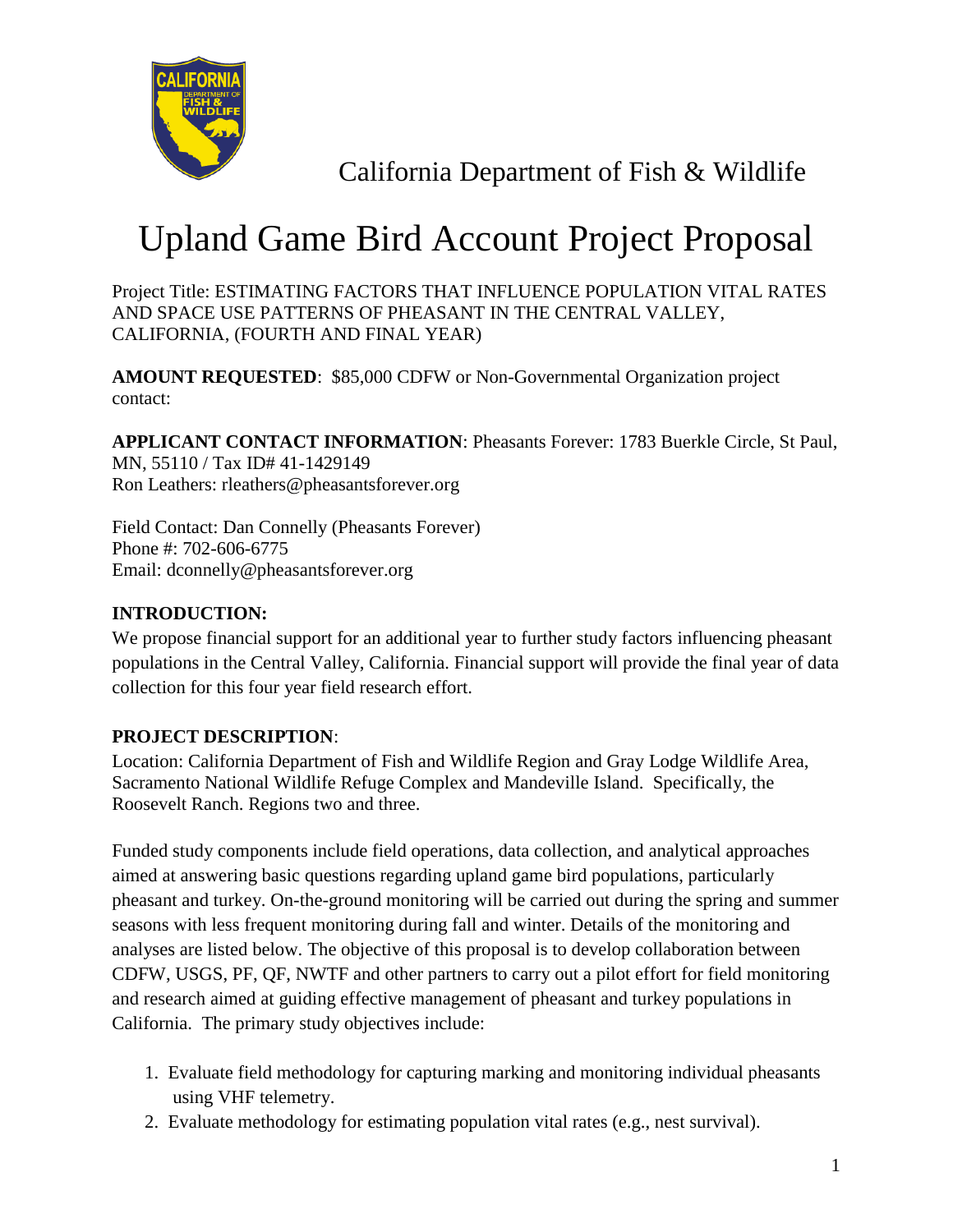- 3. Estimate nesting survival of pheasants and identify factors that influence survival probabilities.
- 4. Estimate brood survival of pheasants and identify factors that influence survival probabilities.
- 5. Identify movement patterns using GPS technology.
- 6. Identify and analyze food habits for pheasants during the brood rearing period.
- 7. Conduct preliminary invertebrate availability studies in locations where mosquito abatement, seasonal flooding and other management practices differ.
- 8. Evaluate pheasant use of intensively managed habitats for brood rearing.
- 9. Quantify territorial turkey behavior and interactions between turkey and pheasant using audio playbacks of crowing pheasant.

## **BENEFITS**:

These findings will provide information for this multi-year study to estimate the factors that may influence pheasant declines, refine our understanding of the behavioral interactions of wild-turkey and ring-necked pheasant and provide relevant information for CDFW wildlife managers to inform decisions regarding pheasant management. The following field objectives will be refined and assessed during this two year study:

- 1. Spotlighting and funnel trapping techniques,
- 2. Blood and feather sampling for disease analysis,
- 3. Fitting of VHF transmitters and GPS/PTT-transmitters,
- 4. Behavioral observations from a blind using audio playbacks of cock-crowing pheasant,
- 5. Locating and monitoring nest sites,
- 6. Installation of video cameras and recorders at nest sites,
- 7. Locating and counting chicks,
- 8. Sampling chicks from broods using spotlighting techniques for crop analysis,
- 9. Surveys for corvids and raptors at nests and brood sites,
- 10. Collecting both pheasant chicks and turkeys polts to contrast food preference selection,
- 11. Collecting ravens and pellets to facilitate developing a food habits profile

**Schedule of project tasks**: A brief project summary is required annually for multi year projects and a final project report by August 1<sup>st</sup> following the fiscal year of project completion. Please summarize your projected tasks by date:

| <b>Tasks</b>                                                | <b>Start Date</b> | <b>Finish Date</b> |
|-------------------------------------------------------------|-------------------|--------------------|
| <b>Brief Description of Tasks:</b>                          |                   |                    |
|                                                             |                   |                    |
| Capturing Pheasant. Pheasants will be captured<br>$\bullet$ |                   |                    |
| $(n \ge 40$ , approximately 4:1 female:male) using          | $2015$ Field      | June $2016$        |
| spotlighting techniques (Wakkinen et al. 1992,              | Season            | or whenever        |
| Giesen et al. 1982) during the fall and spring of           | Fall              | quota is           |
| each year. Captured pheasants will be aged,                 |                   | reached            |
| weighed, sexed, banded, and measured including              | $2016$ Field      |                    |
| total tarsus, culmen, wing chord and primary                | Season            |                    |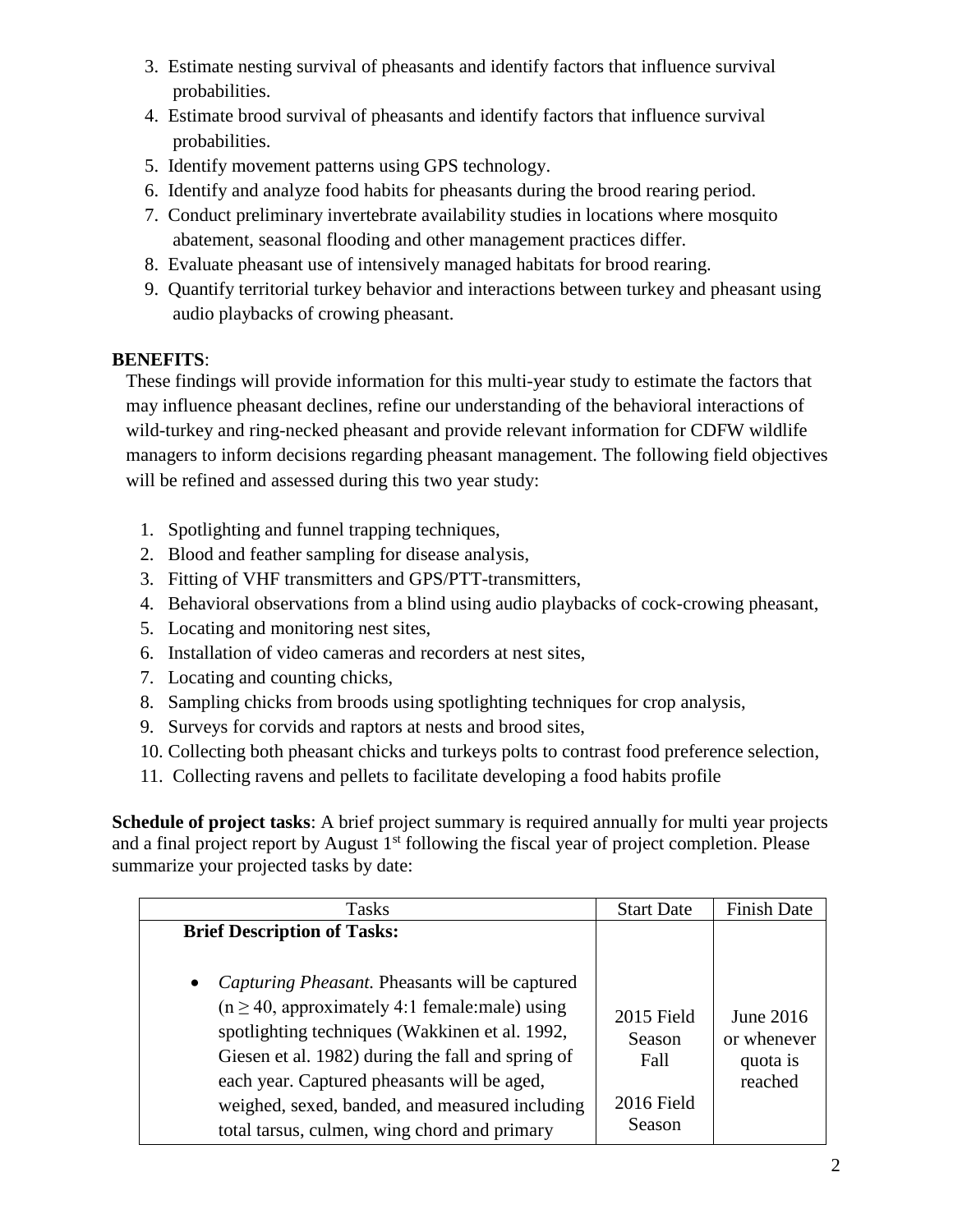| 1,9,10. Measurements will be used to calculate                                                                                                                                                                                                                                                                                                                                                                                                                                                                                                                                                                                                                                                                                                                                                                                                                                                                                                                                                                                                                                                                         | Spring                                                                                  |  |
|------------------------------------------------------------------------------------------------------------------------------------------------------------------------------------------------------------------------------------------------------------------------------------------------------------------------------------------------------------------------------------------------------------------------------------------------------------------------------------------------------------------------------------------------------------------------------------------------------------------------------------------------------------------------------------------------------------------------------------------------------------------------------------------------------------------------------------------------------------------------------------------------------------------------------------------------------------------------------------------------------------------------------------------------------------------------------------------------------------------------|-----------------------------------------------------------------------------------------|--|
| body condition indices and age birds.                                                                                                                                                                                                                                                                                                                                                                                                                                                                                                                                                                                                                                                                                                                                                                                                                                                                                                                                                                                                                                                                                  |                                                                                         |  |
|                                                                                                                                                                                                                                                                                                                                                                                                                                                                                                                                                                                                                                                                                                                                                                                                                                                                                                                                                                                                                                                                                                                        |                                                                                         |  |
| Food habits collection. Collections will be<br>made of at least 20 pheasant chicks during<br>observed feeding bouts to look at potential<br>competition between species. Shotguns will be<br>the primary collecting tool.                                                                                                                                                                                                                                                                                                                                                                                                                                                                                                                                                                                                                                                                                                                                                                                                                                                                                              | May and<br>June 2016                                                                    |  |
| <i>Invertebrate availability.</i> Samples will be taken<br>in pheasant foraging areas at two week intervals<br>during April – June to ascertain species richness<br>and availability. In addition, associated wetland<br>will also be sampled for invertebrates once per<br>month.                                                                                                                                                                                                                                                                                                                                                                                                                                                                                                                                                                                                                                                                                                                                                                                                                                     | April15-June<br>15, 2016                                                                |  |
| Blood Sampling. Blood will be extracted from<br>the brachial vein for disease testing.                                                                                                                                                                                                                                                                                                                                                                                                                                                                                                                                                                                                                                                                                                                                                                                                                                                                                                                                                                                                                                 | Blood will<br>be taken as<br>part of<br>trapping                                        |  |
| VHF- and GPS/PTT Transmitter Installment.<br>Nearly all captured pheasant will be fitted with<br>necklace style VHF-transmitters (<3% of body<br>mass). At least two pheasant will be fitted with a<br>rump-mounted GPS/PTT device. Pheasants have<br>been fit with rump-mounted harnesses during<br>previous years by the USGS, Dixon Field<br>Station. Pheasant were monitored for injury and<br>adjustment of harness. These preliminary<br>measures suggest rump-mounted harnesses are<br>an effective technique that does not cause injury<br>to pheasant. This GPS transmitter technology<br>has multiple benefits over conventional radio-<br>telemetry. For example, GPS are necessary to<br>reliably identify year-round locations and obtain<br>fine-scale movement patterns. Transmitters with<br>GPS technology are not limited to access or<br>weather conditions and provide reliable<br>relocations, allowing data to be collected without<br>a year-round field technician. A relatively small<br>(8-g) VHF-transmitter will be placed on the GPS<br>to relocate the transmitter following fatality or | Transmitters<br>will be<br>placed<br>during<br>trapping<br>and replaced<br>as necessary |  |
| GPS signal failure. Data from the GPS<br>transmitters will be downloaded from the<br>ARGOS website and post-processed using                                                                                                                                                                                                                                                                                                                                                                                                                                                                                                                                                                                                                                                                                                                                                                                                                                                                                                                                                                                            |                                                                                         |  |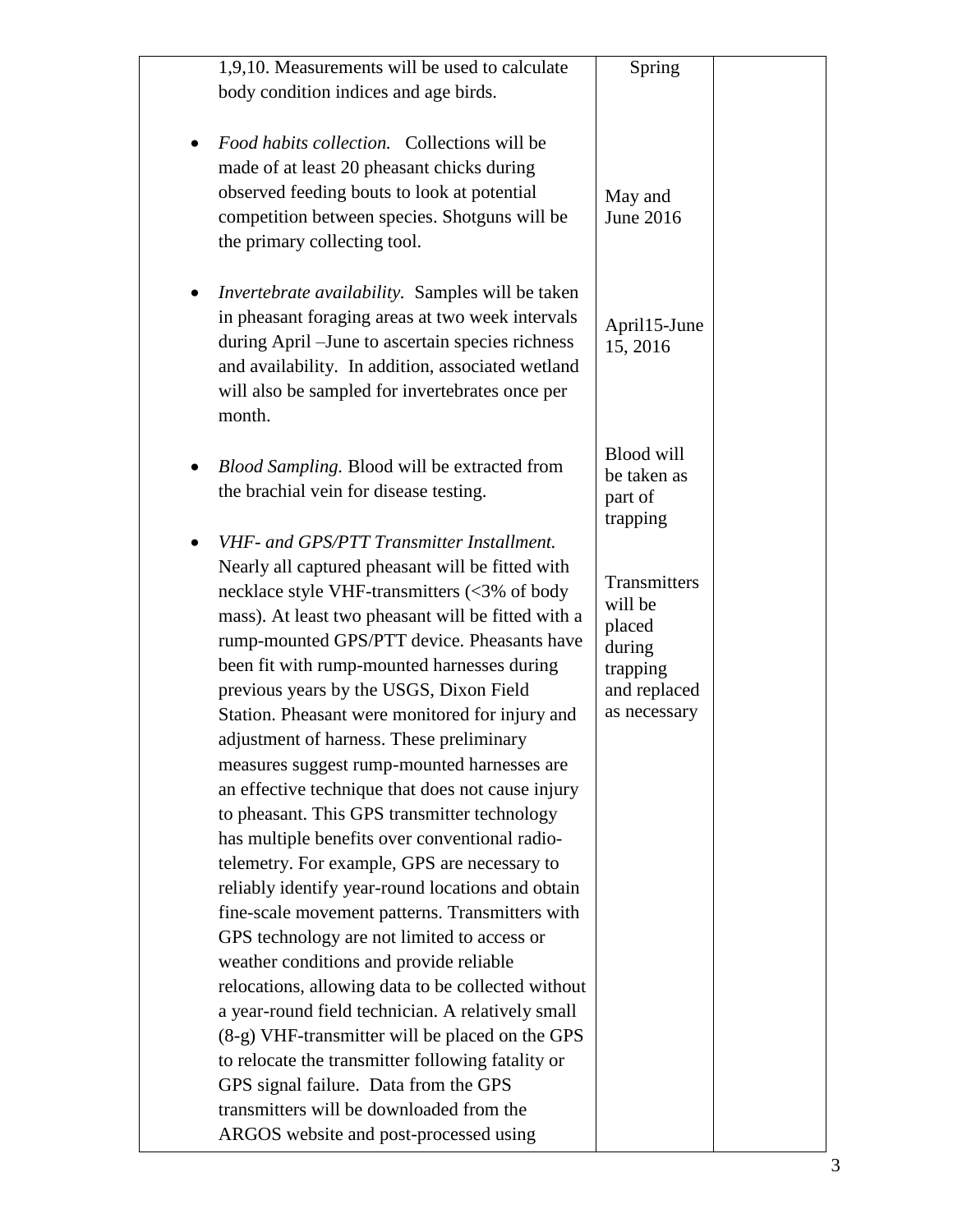| various computer software and quality control<br>measures. Pheasant will be released at the point<br>of capture. Radio-transmittered pheasant will be<br>relocated by ground every $2 - 3$ days and<br>locations will be recorded using hand-held GPS.                                                                                                                                                                                                                                                                                                                                                                                                                                                                                                                                                                                                                                                                                                                                                                                                                                               |                                |  |
|------------------------------------------------------------------------------------------------------------------------------------------------------------------------------------------------------------------------------------------------------------------------------------------------------------------------------------------------------------------------------------------------------------------------------------------------------------------------------------------------------------------------------------------------------------------------------------------------------------------------------------------------------------------------------------------------------------------------------------------------------------------------------------------------------------------------------------------------------------------------------------------------------------------------------------------------------------------------------------------------------------------------------------------------------------------------------------------------------|--------------------------------|--|
| Behavioral observations. At specific breeding<br>locations, we will use audio playbacks of<br>pheasant cock-crowing and observe encounters<br>by turkey and pheasant. We will make<br>observations from nearby blinds and behavioral<br>data will be recorded and quantified. A pheasant<br>decoy or live pheasant contained within a small<br>enclosure (e.g., chicken wire pod) might be used<br>to record and quantify antagonistic behavior by<br>turkey and pheasant.                                                                                                                                                                                                                                                                                                                                                                                                                                                                                                                                                                                                                           | April 15 to<br>May 15,<br>2016 |  |
| Nest Location and Video-Monitoring.<br>Monitoring will begin in March and continue<br>through May. We will use portable VHF<br>receivers and hand-held antennas to track VHF-<br>marked pheasant and minimize location error by<br>circling each pheasant at a radius of $30 - 50$ m.<br>Locations of female pheasant will be determined<br>to within approximately 30 m every two days<br>throughout the nesting season using a portable<br>receiver and hand-held antenna. Care will be<br>taken to not disturb the females. Transmitters<br>will be equipped with an activity sensor and we<br>will assume females are nesting when<br>movements become localized and/or activity<br>sensors indicate long periods of inactivity. By<br>locating the female and her nest site, data can be<br>collected on timing of incubation, nest failure,<br>and nest success. Variation in transmitter signal<br>frequency will help indicate female behavior.<br>Nest locations will be mapped using a GIS. A<br>sub-sample of nests will be monitored<br>continuously (day and night) using digital video | April 1-July<br>30, 2016       |  |
| recorders and microcameras equipped with<br>infrared light emitting diodes (>750 nm<br>wavelength). The videography will be used to<br>identify predators and interactions with turkeys.<br>When monitoring indicates that a female has                                                                                                                                                                                                                                                                                                                                                                                                                                                                                                                                                                                                                                                                                                                                                                                                                                                              |                                |  |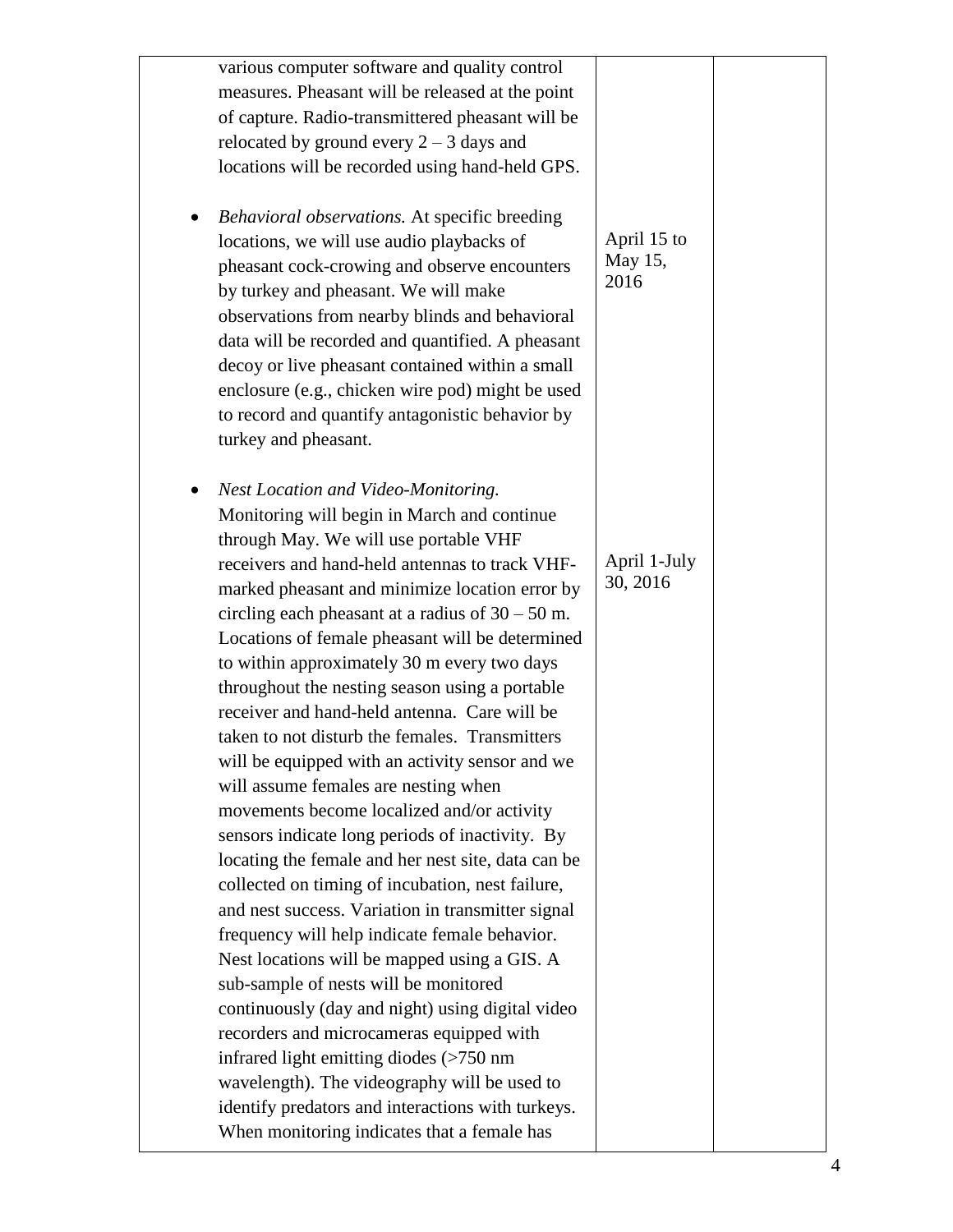| terminated the nesting effort, nest fate will be<br>determined by examining the chorioallantoic<br>membrane, allantoic sac, and broken eggshells.<br>A membrane that is detached from the eggshell<br>will be classified as a successful hatch. We will<br>determine clutch size when possible by counting<br>eggshells following a successful hatch or the<br>destruction of the nest within five days of the<br>females' departure from the nest site.                                                                                                                                                                                                                                                                                                                                                                                                                                                                                                                                                                                                                                                                                                                                                                                                            |                                              |  |
|---------------------------------------------------------------------------------------------------------------------------------------------------------------------------------------------------------------------------------------------------------------------------------------------------------------------------------------------------------------------------------------------------------------------------------------------------------------------------------------------------------------------------------------------------------------------------------------------------------------------------------------------------------------------------------------------------------------------------------------------------------------------------------------------------------------------------------------------------------------------------------------------------------------------------------------------------------------------------------------------------------------------------------------------------------------------------------------------------------------------------------------------------------------------------------------------------------------------------------------------------------------------|----------------------------------------------|--|
| Brood Location, Counting, and Chick Sampling.<br>For females that successfully hatch, we will<br>continue on-the-ground locations of broods<br>using VHF-monitoring. We will locate radio-<br>marked females with broods once each week to<br>help evaluate brood rearing habitat. Weekly<br>locations will be divided into three time periods:<br>morning (within 4 hr after sunrise), mid-day $($ > 4<br>hours after sunrise to $>4$ hours before sunset),<br>and evening (within 4 hours before sunset)<br>(Dunn and Braun 1986). We will estimate<br>fledging success as the percent of females that<br>produces $\geq$ 1 chick $\geq$ 50 days old (Schroeder<br>1997). Areas important to brood-rearing will be<br>identified. We will locate and count chicks every<br>10 days (intervals) following hatch. During each<br>interval post-hatch, broods will be approached<br>using pointing dogs, counted, and feather<br>samples will be collected from $\geq 1$ chick when it<br>is possible. Spotlight surveys will also be<br>conducted at night to confirm chick numbers and<br>brood survival. If no chicks are located with the<br>female pheasant day or night, then a follow-up<br>survey will be conducted within 24 h to confirm<br>brood failure. | May $1,$<br>August 15,<br>2016               |  |
| <b>Adult and Juvenile Survival. Radio-transmitters</b><br>will be equipped with mortality sensors that will<br>double the pulse rate of the transmitter after<br>eight hours of no movement. During the non-<br>breeding season, flights will be conducted as<br>needed to relocate pheasant with VHF and<br>determine status (i.e., alive or mortality).                                                                                                                                                                                                                                                                                                                                                                                                                                                                                                                                                                                                                                                                                                                                                                                                                                                                                                           | August 1,<br>2015 to<br>February 28,<br>2016 |  |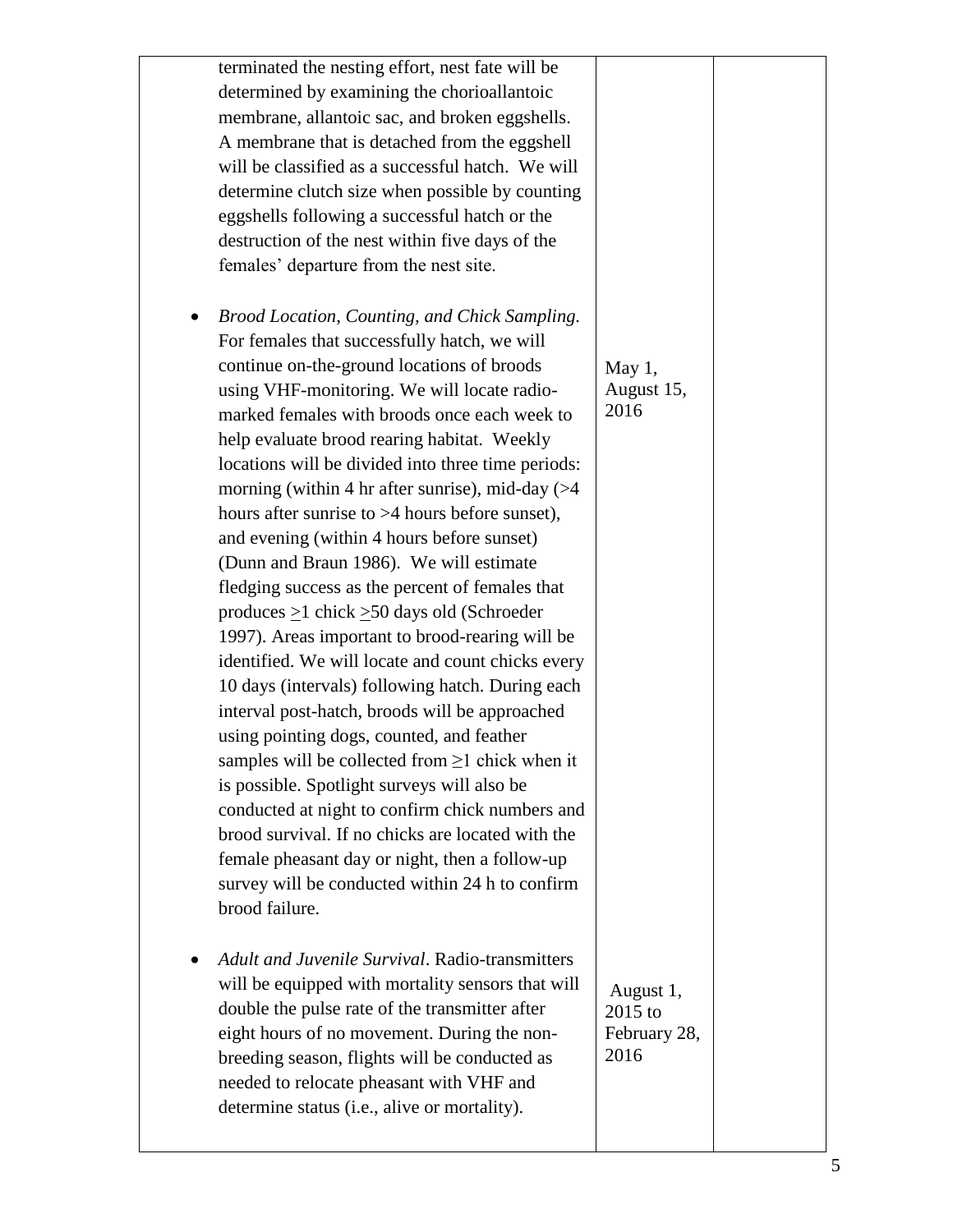| Raven and Raptor Monitoring. We will conduct<br>point surveys for ravens and raptors throughout<br>study sites from $15$ April $-01$ August each year.<br>We will use binoculars to count the numbers of<br>avian predators, flying or perched, at each point.<br>Rangefinders and compasses will be used to<br>calculate a projected UTM coordinate of each<br>avian predator. We will use generalized linear<br>models to estimate occurrence of ravens and<br>raptors. To understand factors that influence<br>raven and raptor populations we will investigate<br>metrics related to various anthropogenic factors<br>(e.g., distance to trees or power lines) in the<br>probability of occurrence models. We will<br>further calculate density estimates for each<br>species by habitat type. Raven and raptor<br>densities will be estimated in relation to<br>anthropogenic structures, roads, and landscape<br>characteristics. | April 15 to<br>August 1,<br>2016 |  |
|-----------------------------------------------------------------------------------------------------------------------------------------------------------------------------------------------------------------------------------------------------------------------------------------------------------------------------------------------------------------------------------------------------------------------------------------------------------------------------------------------------------------------------------------------------------------------------------------------------------------------------------------------------------------------------------------------------------------------------------------------------------------------------------------------------------------------------------------------------------------------------------------------------------------------------------------|----------------------------------|--|
| Data Collection and Storage. We will maintain a<br>database of all morphological, telemetry, and<br>vegetation information collected within the study<br>area. Data will be collected in the field using<br>personal digital assistants (PDA's).                                                                                                                                                                                                                                                                                                                                                                                                                                                                                                                                                                                                                                                                                        | Duration of<br>study             |  |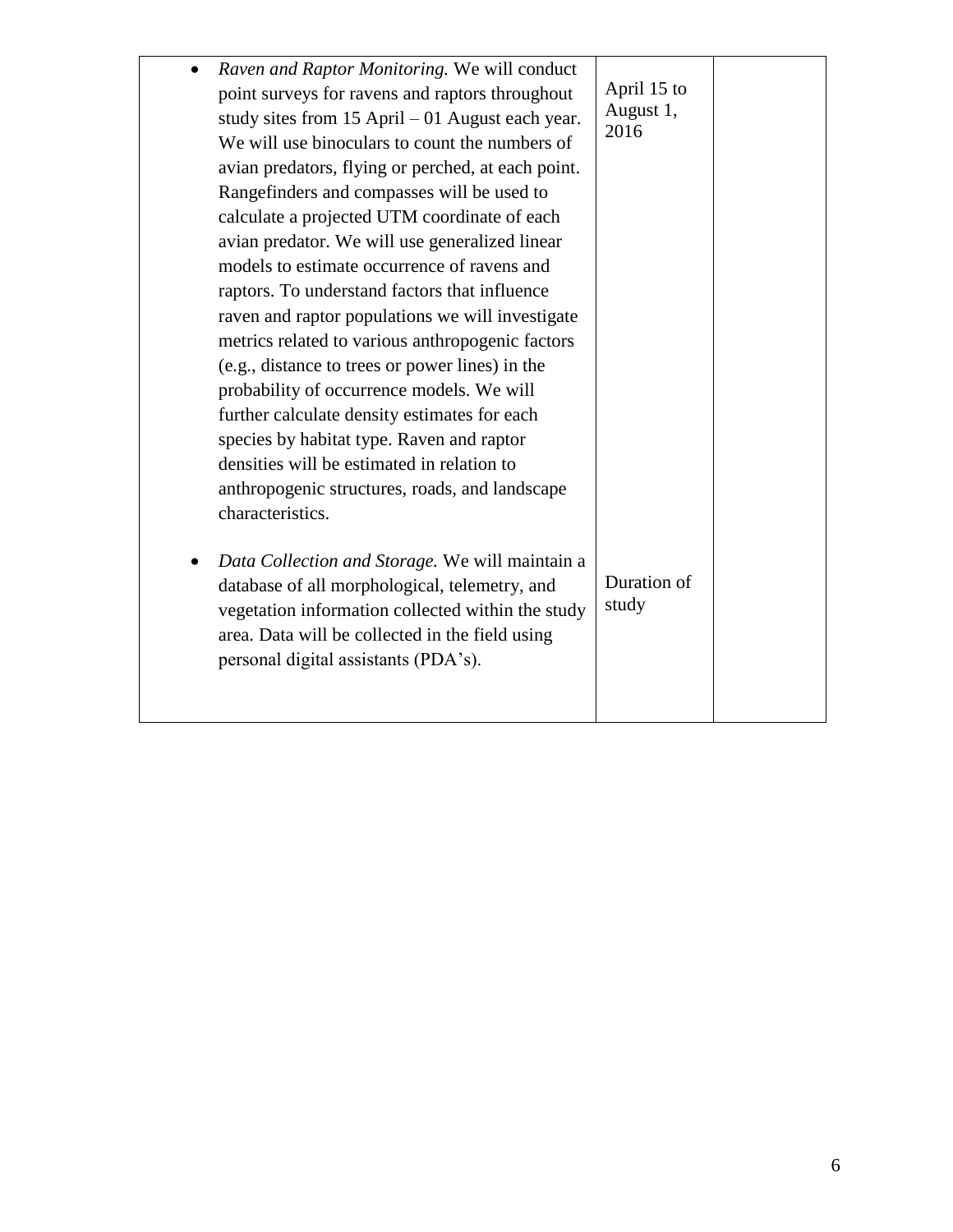**BUDGET:** Itemized budget for CDFW, USGS, Pheasants Forever collaborative pheasant t project for FY2015& 2016 in the Central Valley, CA

| <b>BUDGET ITEM</b>                   | <b>DESCRIPTION</b>                                                                                    | <b>FY15/FY16</b> |
|--------------------------------------|-------------------------------------------------------------------------------------------------------|------------------|
| <b>Employment</b>                    | Biological Field Technician (1 for 10<br>months)                                                      | \$30,000         |
|                                      | Research Wildlife Biologist (0.30 FTE)                                                                | \$20,000         |
|                                      | Lab Technician (6 months)                                                                             | \$18,000         |
| Equipment                            | Global Positioning System Transmitters (6 @ \$5,000/unit<br>includes data acquisition and processing) | \$30,000         |
|                                      | Video-monitoring equipment                                                                            | \$10,000         |
|                                      | VHF Transmitters (40 @ \$225/unit)                                                                    | \$9,000          |
|                                      | VHF Receivers (4 @ \$1000/unit) and antennas                                                          | \$5,800          |
|                                      | Survey Equipment (bird and insects)                                                                   | \$4,000          |
|                                      | Two vehicles (10 months)                                                                              | \$14,000         |
| <b>Processing</b>                    | Genetic and disease                                                                                   | \$5,000          |
|                                      | Flights (6 $@$ \$2000)                                                                                | \$12,000         |
| <b>Overhead</b>                      | <b>Pheasants Forever</b>                                                                              | \$12,200         |
| <b>TOTAL</b><br><b>REQUEST</b>       |                                                                                                       | \$85,000         |
|                                      |                                                                                                       |                  |
| <b>Total In-Kind</b><br><b>Match</b> |                                                                                                       | 76,502           |
| PROJECT TOTAL                        |                                                                                                       | 161,502          |

State the measurable products expected to result from this project and how the effectiveness will be evaluated.

See specifics under Benefits section. This initial pheasant study will allow for a better grounded field effort when combined with the parallel track of the Pheasant Status Report. The Status Report should be completed in conjunction with the field management and research field season in the spring of 2015.